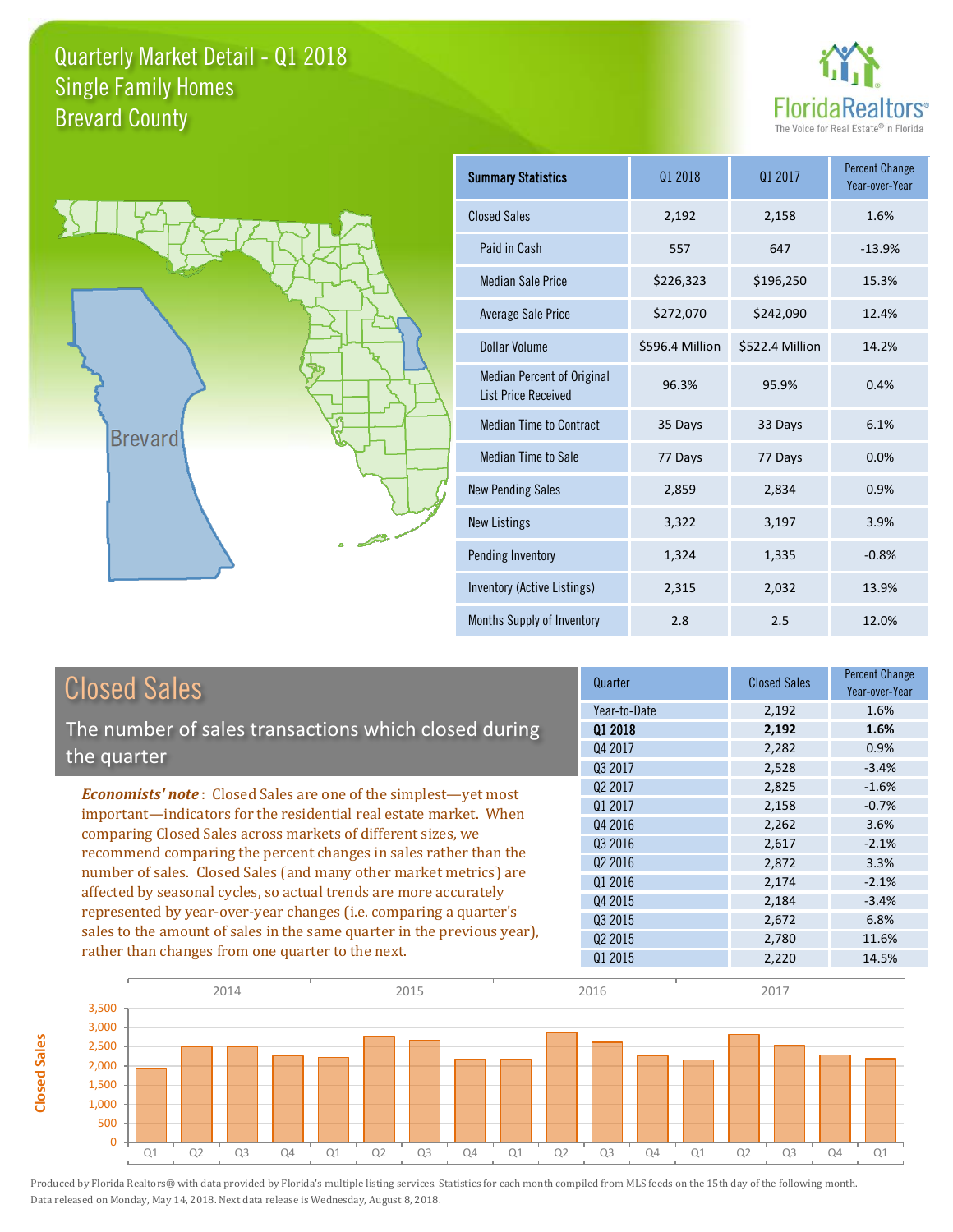

| <b>Cash Sales</b>                                                              | Quarter             | Cash Sales | <b>Percent Change</b><br>Year-over-Year |
|--------------------------------------------------------------------------------|---------------------|------------|-----------------------------------------|
|                                                                                | Year-to-Date        | 557        | $-13.9%$                                |
| The number of Closed Sales during the quarter in                               | 01 2018             | 557        | $-13.9%$                                |
|                                                                                | Q4 2017             | 540        | $-10.6%$                                |
| which buyers exclusively paid in cash                                          | 03 2017             | 590        | $-11.7%$                                |
|                                                                                | Q <sub>2</sub> 2017 | 651        | $-20.6%$                                |
|                                                                                | 01 2017             | 647        | $-15.2%$                                |
| <b>Economists' note:</b> Cash Sales can be a useful indicator of the extent to | Q4 2016             | 604        | $-21.1%$                                |
| which investors are participating in the market. Why? Investors are            | Q3 2016             | 668        | $-26.5%$                                |
| far more likely to have the funds to purchase a home available up front,       | 02 2016             | 820        | $-13.7%$                                |
| whereas the typical homebuyer requires a mortgage or some other                | Q1 2016             | 763        | $-15.5%$                                |
| form of financing. There are, of course, many possible exceptions, so          | Q4 2015             | 766        | $-17.1%$                                |
| this statistic should be interpreted with care.                                | Q3 2015             | 909        | $-8.6%$                                 |
|                                                                                | 02 2015             | 950        | $-8.9\%$                                |
|                                                                                | 01 2015             | 903        | $-6.0%$                                 |





# Cash Sales as a Percentage of Closed Sales

The percentage of Closed Sales during the quarter which were Cash Sales

*Economists' note* : This statistic is simply another way of viewing Cash Sales. The remaining percentages of Closed Sales (i.e. those not paid fully in cash) each quarter involved some sort of financing, such as mortgages, owner/seller financing, assumed loans, etc.



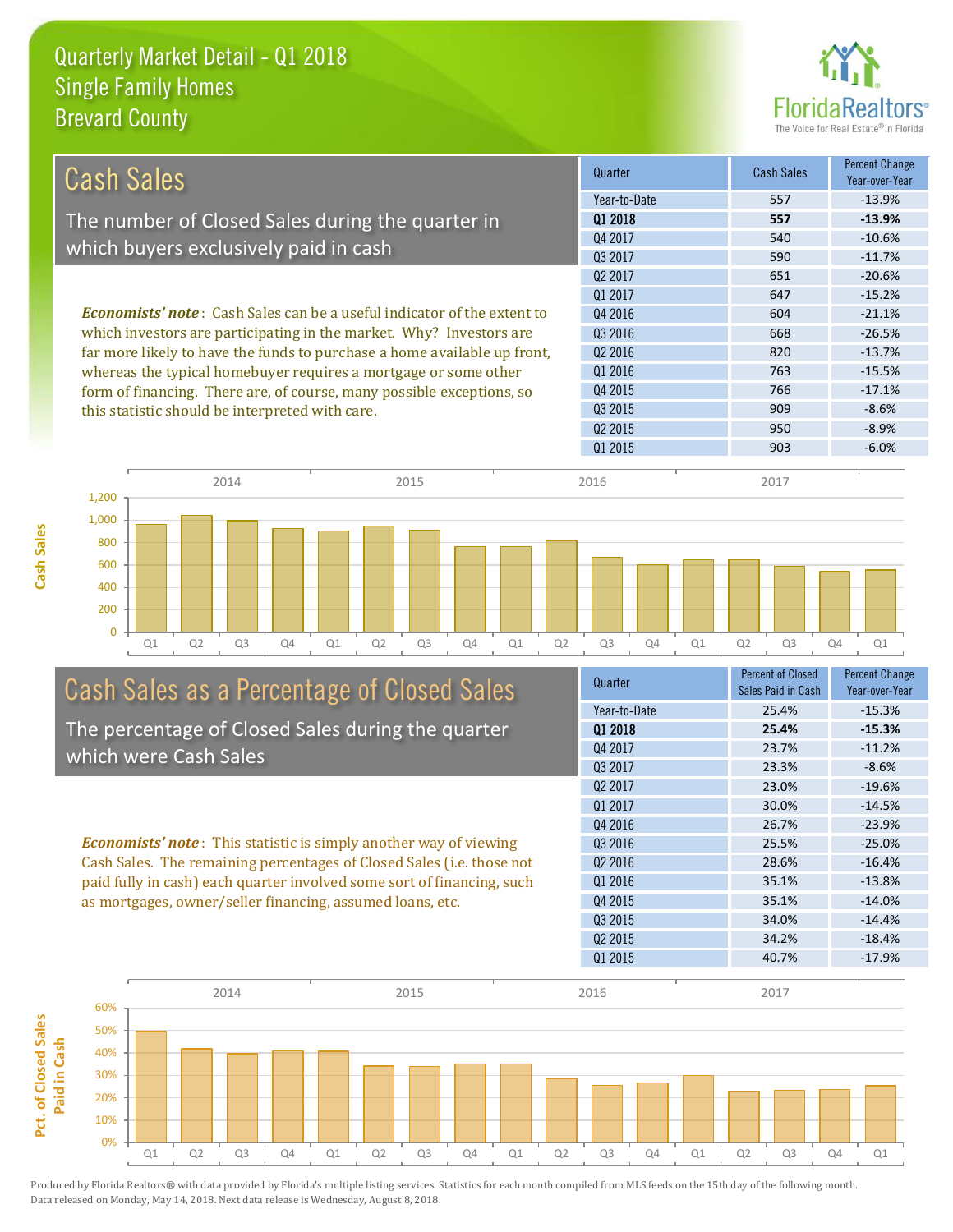

| <b>Median Sale Price</b> |                                                    |                                                                           | Quarter             | <b>Median Sale Price</b> | <b>Percent Change</b><br>Year-over-Year |
|--------------------------|----------------------------------------------------|---------------------------------------------------------------------------|---------------------|--------------------------|-----------------------------------------|
|                          |                                                    |                                                                           | Year-to-Date        | \$226,323                | 15.3%                                   |
|                          |                                                    | The median sale price reported for the quarter (i.e.                      | Q1 2018             | \$226,323                | 15.3%                                   |
|                          |                                                    | 50% of sales were above and 50% of sales were below)                      | Q4 2017             | \$215,575                | 13.5%                                   |
|                          |                                                    |                                                                           | Q3 2017             | \$220,000                | 11.7%                                   |
|                          |                                                    |                                                                           | Q <sub>2</sub> 2017 | \$211,000                | 14.1%                                   |
|                          |                                                    | <b>Economists' note:</b> Median Sale Price is our preferred summary       | Q1 2017             | \$196,250                | 16.1%                                   |
|                          |                                                    | statistic for price activity because, unlike Average Sale Price, Median   | Q4 2016             | \$190,000                | 15.2%                                   |
|                          |                                                    | Sale Price is not sensitive to high sale prices for small numbers of      | Q3 2016             | \$196,950                | 18.6%                                   |
|                          |                                                    | homes that may not be characteristic of the market area. Keep in mind     | Q2 2016             | \$185,000                | 12.1%                                   |
|                          |                                                    | that median price trends over time are not always solely caused by        | Q1 2016             | \$169,000                | 16.4%                                   |
|                          |                                                    | changes in the general value of local real estate. Median sale price only | Q4 2015             | \$165,000                | 19.6%                                   |
|                          |                                                    | reflects the values of the homes that sold each quarter, and the mix of   | Q3 2015             | \$166,000                | 14.5%                                   |
|                          | the types of homes that sell can change over time. |                                                                           | Q <sub>2</sub> 2015 | \$165,000                | 20.0%                                   |
|                          |                                                    |                                                                           | Q1 2015             | \$145,200                | 12.6%                                   |
|                          | 2014                                               | 2015                                                                      | 2016                | 2017                     |                                         |
| \$250K                   |                                                    |                                                                           |                     |                          |                                         |
| \$200K<br><b>CIENK</b>   |                                                    |                                                                           |                     |                          |                                         |

Q1 Q2 Q3 Q4 Q1 Q2 Q3 Q4 Q1 Q2 Q3 Q4 Q1 Q2 Q3 Q4 Q1

# Average Sale Price

The average sale price reported for the quarter (i.e. total sales in dollars divided by the number of sales)

*Economists' note* : Usually, we prefer Median Sale Price over Average Sale Price as a summary statistic for home prices. However, Average Sale Price does have its uses—particularly when it is analyzed alongside the Median Sale Price. For one, the relative difference between the two statistics can provide some insight into the market for higher-end homes in an area.

| Quarter             | <b>Average Sale Price</b> | <b>Percent Change</b><br>Year-over-Year |
|---------------------|---------------------------|-----------------------------------------|
| Year-to-Date        | \$272,070                 | 12.4%                                   |
| Q1 2018             | \$272,070                 | 12.4%                                   |
| Q4 2017             | \$257,888                 | 12.3%                                   |
| Q3 2017             | \$262,351                 | 10.5%                                   |
| Q <sub>2</sub> 2017 | \$251,286                 | 12.4%                                   |
| 01 2017             | \$242,090                 | 17.6%                                   |
| Q4 2016             | \$229,585                 | 10.7%                                   |
| Q3 2016             | \$237,472                 | 15.8%                                   |
| Q <sub>2</sub> 2016 | \$223,503                 | 11.4%                                   |
| Q1 2016             | \$205,896                 | 9.4%                                    |
| Q4 2015             | \$207,383                 | 18.4%                                   |
| Q3 2015             | \$205,112                 | 16.6%                                   |
| Q <sub>2</sub> 2015 | \$200,687                 | 13.2%                                   |
| Q1 2015             | \$188,142                 | 18.2%                                   |



**Median Sale Price**

**Median Sale Price**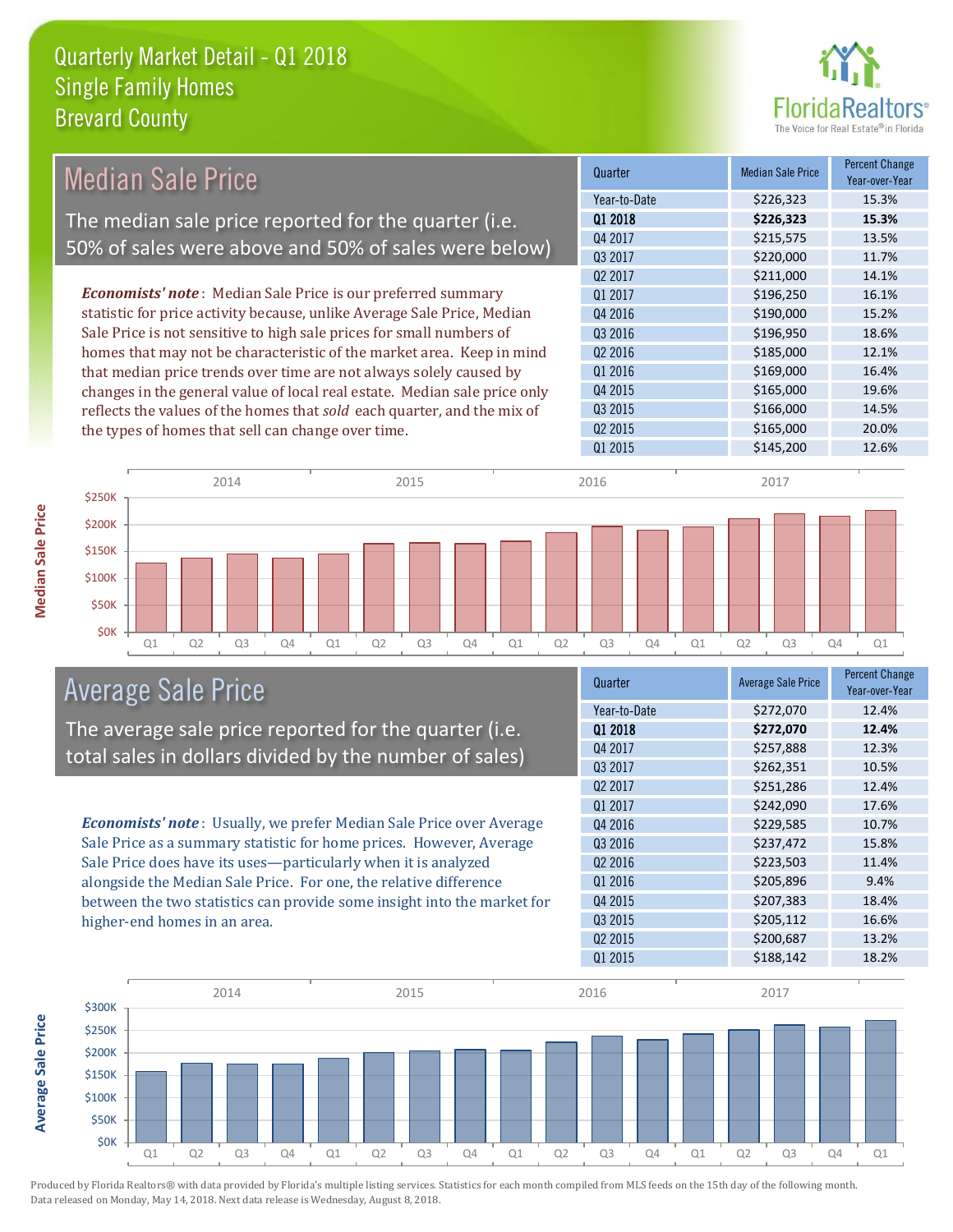

| Dollar Volume                                                                | Quarter             | <b>Dollar Volume</b> | <b>Percent Change</b><br>Year-over-Year |
|------------------------------------------------------------------------------|---------------------|----------------------|-----------------------------------------|
|                                                                              | Year-to-Date        | \$596.4 Million      | 14.2%                                   |
| The sum of the sale prices for all sales which closed                        | 01 2018             | \$596.4 Million      | 14.2%                                   |
|                                                                              | Q4 2017             | \$588.5 Million      | 13.3%                                   |
| during the quarter                                                           | 03 2017             | \$663.2 Million      | 6.7%                                    |
|                                                                              | Q <sub>2</sub> 2017 | \$709.9 Million      | 10.6%                                   |
| <b>Economists' note</b> : Dollar Volume is simply the sum of all sale prices | 01 2017             | \$522.4 Million      | 16.7%                                   |
| in a given time period, and can quickly be calculated by multiplying         | 04 2016             | \$519.3 Million      | 14.7%                                   |
| Closed Sales by Average Sale Price. It is a strong indicator of the health   | Q3 2016             | \$621.5 Million      | 13.4%                                   |
| of the real estate industry in a market, and is of particular interest to    | Q <sub>2</sub> 2016 | \$641.9 Million      | 15.1%                                   |
| real estate professionals, investors, analysts, and government agencies.     | Q1 2016             | \$447.6 Million      | 7.2%                                    |
| Potential home sellers and home buyers, on the other hand, will likely       | Q4 2015             | \$452.9 Million      | 14.3%                                   |
| be better served by paying attention to trends in the two components         | Q3 2015             | \$548.1 Million      | 24.6%                                   |



## Median Percent of Original List Price Received

of Dollar Volume (i.e. sales and prices) individually.

The median of the sale price (as a percentage of the original list price) across all properties selling during the quarter

*Economists' note* : The Median Percent of Original List Price Received is useful as an indicator of market recovery, since it typically rises as buyers realize that the market may be moving away from them and they need to match the selling price (or better it) in order to get a contract on the house. This is usually the last measure to indicate a market has shifted from down to up, so it is what we would call a *lagging* indicator.

| Quarter             | Med. Pct. of Orig.         | <b>Percent Change</b> |
|---------------------|----------------------------|-----------------------|
|                     | <b>List Price Received</b> | Year-over-Year        |
| Year-to-Date        | 96.3%                      | 0.4%                  |
| 01 2018             | 96.3%                      | 0.4%                  |
| Q4 2017             | 96.5%                      | 0.2%                  |
| 03 2017             | 96.8%                      | 0.3%                  |
| Q <sub>2</sub> 2017 | 97.1%                      | 0.7%                  |
| 01 2017             | 95.9%                      | 0.1%                  |
| 04 2016             | 96.3%                      | 0.5%                  |
| Q3 2016             | 96.5%                      | 0.3%                  |
| 02 2016             | 96.4%                      | 0.6%                  |
| Q1 2016             | 95.8%                      | 0.9%                  |
| Q4 2015             | 95.8%                      | 0.7%                  |
| Q3 2015             | 96.2%                      | 1.7%                  |
| Q <sub>2</sub> 2015 | 95.8%                      | 1.4%                  |
| Q1 2015             | 94.9%                      | 1.9%                  |
|                     |                            |                       |

Q2 2015 **\$557.9 Million** 26.3%

Q1 2015 **\$417.7 Million** 35.4%



Produced by Florida Realtors® with data provided by Florida's multiple listing services. Statistics for each month compiled from MLS feeds on the 15th day of the following month. Data released on Monday, May 14, 2018. Next data release is Wednesday, August 8, 2018.

**Med. Pct. of Orig.** 

Med. Pct. of Orig.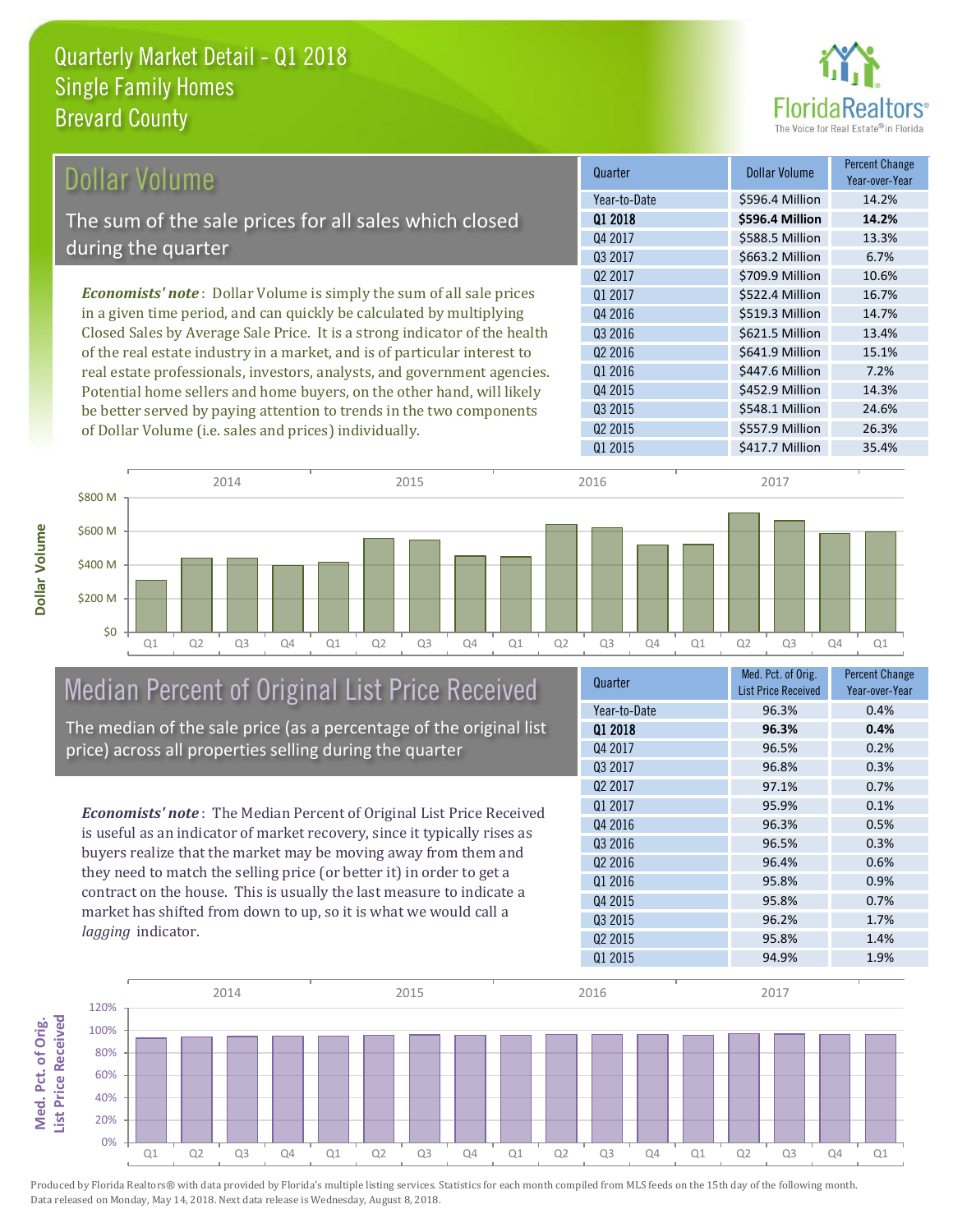

#### *Economists' note* : Like Time to Sale, Time to Contract is a measure of the length of the home selling process calculated for sales which closed during the quarter. The difference is that Time to Contract measures the number of days between the initial listing of a property and the signing of the contract which eventually led to the closing of the sale. When the gap between Median Time to Contract and Median Time to 32 Days -22.0% Q3 2015 33 Days -28.3% Q4 2015 Q1 2017 33 Days -13.2% Q4 2016 27 Days -15.6% Q3 2016 28 Days -15.2% Q2 2016 29 Days -21.6% Q1 2016 **38 Days** -17.4% Quarter Median Time to **Median Time to Contract** Percent Change Year-over-Year Q1 2018 **35 Days 6.1%** Year-to-Date 35 Days 6.1% Q4 2017 31 Days 14.8% Q3 2017 24 Days -14.3% Q2 2017 21 Days -27.6% Median Time to Contract The median number of days between the listing date and contract date for all Closed Sales during the quarter

Q1 Q2 Q3 Q4 Q1 Q2 Q3 Q4 Q1 Q2 Q3 Q4 Q1 Q2 Q3 Q4 Q1  $\Omega$ 10  $20$ 30 40 50 60 70 2014 2015 2016 2017

### Median Time to Sale

numbers of cash sales.

**Median Time to Contract**

**Median Time to** 

The median number of days between the listing date and closing date for all Closed Sales during the quarter

Sale grows, it is usually a sign of longer closing times and/or declining

*Economists' note* : Time to Sale is a measure of the length of the home selling process, calculated as the number of days between the initial listing of a property and the closing of the sale. *Median* Time to Sale is the amount of time the "middle" property selling this month was on the market. That is, 50% of homes selling this month took *less* time to sell, and 50% of homes took *more* time to sell. Median Time to Sale gives a more accurate picture than Average Time to Sale, which can be skewed upward by small numbers of properties taking an abnormally long time to sell.

| Quarter             | <b>Median Time to Sale</b> | <b>Percent Change</b><br>Year-over-Year |
|---------------------|----------------------------|-----------------------------------------|
| Year-to-Date        | 77 Days                    | 0.0%                                    |
| Q1 2018             | 77 Days                    | 0.0%                                    |
| Q4 2017             | 74 Days                    | 0.0%                                    |
| 03 2017             | 67 Days                    | $-6.9%$                                 |
| Q <sub>2</sub> 2017 | 65 Days                    | $-13.3%$                                |
| Q1 2017             | 77 Days                    | $-6.1%$                                 |
| Q4 2016             | 74 Days                    | $-2.6%$                                 |
| Q3 2016             | 72 Days                    | $-2.7%$                                 |
| Q <sub>2</sub> 2016 | 75 Days                    | $-6.3%$                                 |
| Q1 2016             | 82 Days                    | $-6.8%$                                 |
| Q4 2015             | 76 Days                    | $-7.3%$                                 |
| Q3 2015             | 74 Days                    | $-15.9%$                                |
| Q <sub>2</sub> 2015 | 80 Days                    | $-10.1%$                                |
| Q1 2015             | 88 Days                    | $-16.2%$                                |

Q2 2015 37 Days -19.6% Q1 2015 46 Days -29.2%

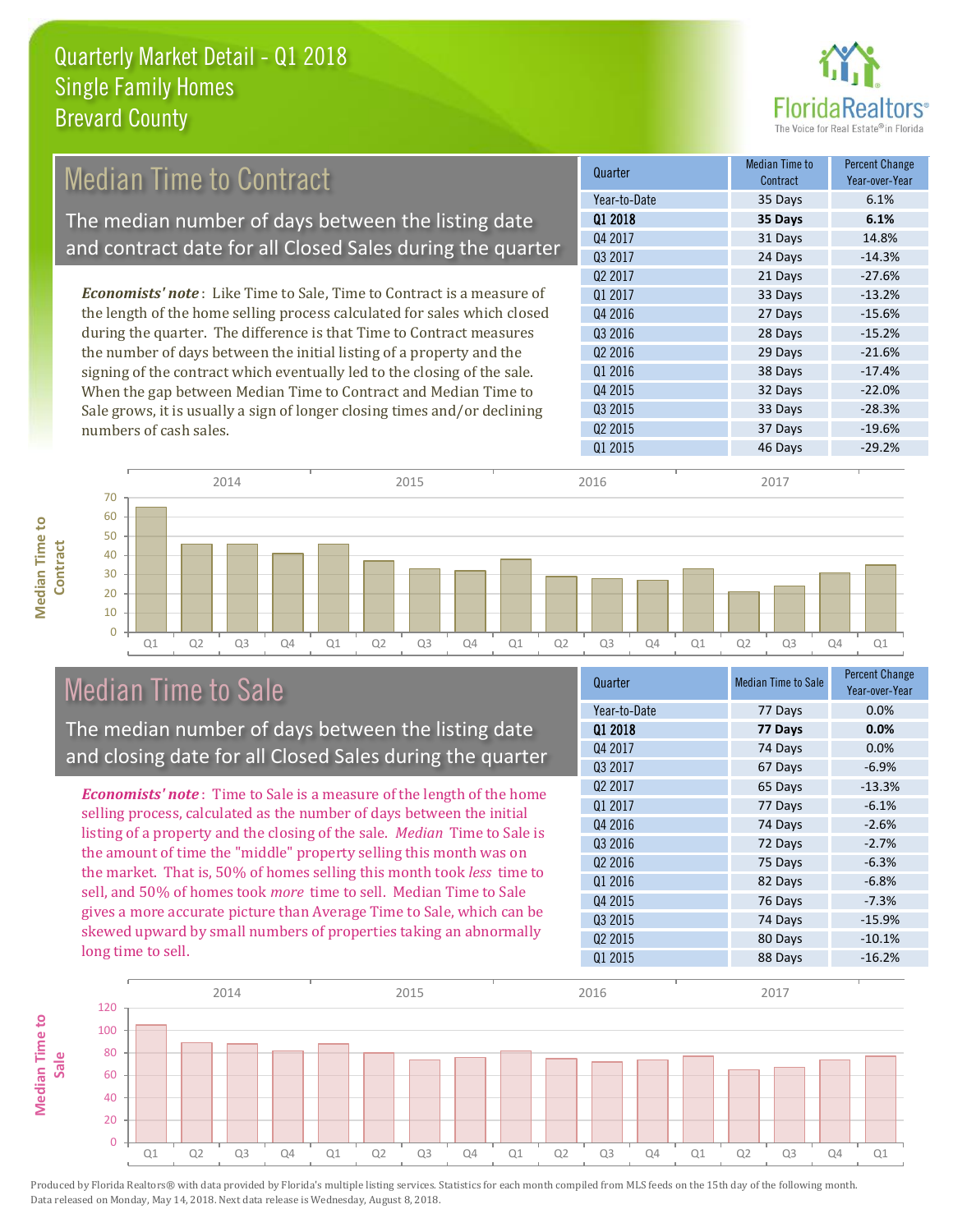

| <b>New Pending Sales</b>                                                       | Quarter             | <b>New Pending Sales</b> | <b>Percent Change</b><br>Year-over-Year |
|--------------------------------------------------------------------------------|---------------------|--------------------------|-----------------------------------------|
|                                                                                | Year-to-Date        | 2,859                    | 0.9%                                    |
| The number of listed properties that went under                                | 01 2018             | 2,859                    | 0.9%                                    |
|                                                                                | Q4 2017             | 2,305                    | 17.1%                                   |
| contract during the quarter                                                    | Q3 2017             | 2,537                    | $-9.6%$                                 |
|                                                                                | Q <sub>2</sub> 2017 | 3,024                    | 8.7%                                    |
| <b>Economists' note</b> : Because of the typical length of time it takes for a | 01 2017             | 2,834                    | $-2.7%$                                 |
| sale to close, economists consider Pending Sales to be a decent                | Q4 2016             | 1,969                    | $-14.0%$                                |
| indicator of potential future Closed Sales. It is important to bear in         | Q3 2016             | 2,807                    | 2.7%                                    |
| mind, however, that not all Pending Sales will be closed successfully.         | 02 2016             | 2,783                    | $-9.3%$                                 |
| So, the effectiveness of Pending Sales as a future indicator of Closed         | Q1 2016             | 2,913                    | $-0.4%$                                 |
| Sales is susceptible to changes in market conditions such as the               | Q4 2015             | 2,290                    | 16.4%                                   |
| availability of financing for homebuyers and the inventory of                  | 03 2015             | 2,732                    | $-0.6%$                                 |
| distressed properties for sale.                                                | Q <sub>2</sub> 2015 | 3,069                    | 11.4%                                   |
|                                                                                | Q1 2015             | 2,926                    | 18.5%                                   |



# New Listings

The number of properties put onto the market during the quarter

*Economists' note* : New Listings tend to rise in delayed response to increasing prices, so they are often seen as a lagging indicator of market health. As prices rise, potential sellers raise their estimations of value—and in the most recent cycle, rising prices have freed up many potential sellers who were previously underwater on their mortgages. Note that in our calculations, we take care to not include properties that were recently taken off the market and quickly relisted, since these are not really *new* listings.

| <b>New Listings</b> | <b>Percent Change</b><br>Year-over-Year |
|---------------------|-----------------------------------------|
| 3,322               | 3.9%                                    |
| 3,322               | 3.9%                                    |
| 2,561               | 5.3%                                    |
| 2,893               | 1.3%                                    |
| 3,430               | 5.0%                                    |
| 3,197               | 4.6%                                    |
| 2,432               | $-7.7%$                                 |
| 2,857               | 2.1%                                    |
| 3,266               | 4.3%                                    |
| 3,055               | 1.1%                                    |
| 2,635               | 6.3%                                    |
| 2,798               | $-0.1%$                                 |
| 3,130               | 4.1%                                    |
| 3,023               | 4.5%                                    |
|                     |                                         |



Produced by Florida Realtors® with data provided by Florida's multiple listing services. Statistics for each month compiled from MLS feeds on the 15th day of the following month. Data released on Monday, May 14, 2018. Next data release is Wednesday, August 8, 2018.

**New Listings**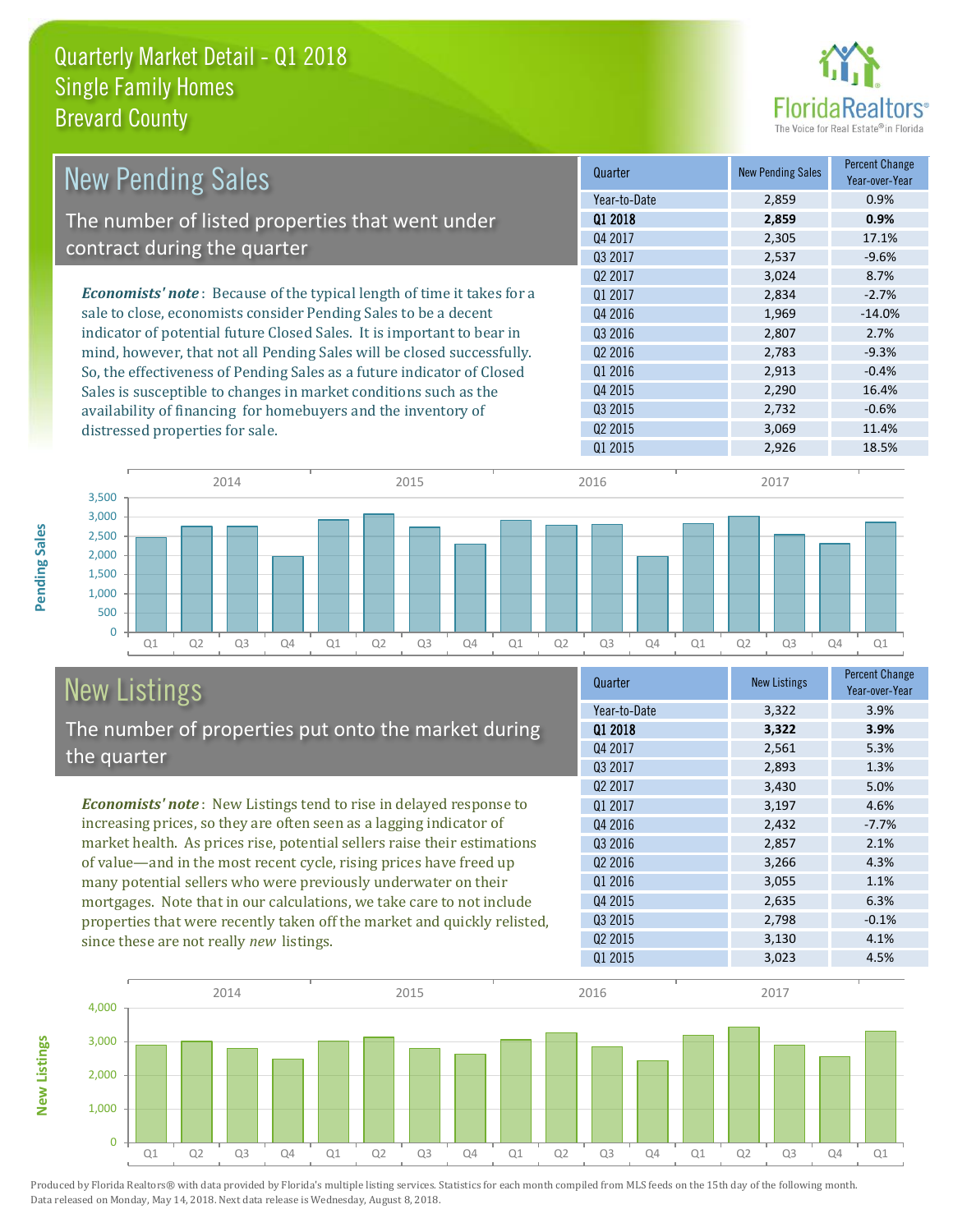

| <b>Inventory (Active Listings)</b>                                           | Quarter             | Inventory | <b>Percent Change</b><br>Year-over-Year |
|------------------------------------------------------------------------------|---------------------|-----------|-----------------------------------------|
|                                                                              | YTD (Monthly Avg)   | 2,281     | 10.4%                                   |
| The number of property listings active at the end of                         | 01 2018             | 2,315     | 13.9%                                   |
|                                                                              | Q4 2017             | 2,166     | 8.2%                                    |
| the quarter                                                                  | 03 2017             | 2,266     | 12.2%                                   |
|                                                                              | 02 2017             | 2,202     | 0.6%                                    |
| <b>Economists' note</b> : There are a number of ways to define and calculate | 01 2017             | 2,032     | $-8.9%$                                 |
| Inventory. Our method is to simply count the number of active listings       | Q4 2016             | 2,002     | $-13.0%$                                |
| on the last day of the quarter, and hold this number to compare with         | Q3 2016             | 2,019     | $-7.2%$                                 |
| the same quarter the following year. Inventory rises when New                | Q <sub>2</sub> 2016 | 2,189     | $-5.5%$                                 |
| Listings are outpacing the number of listings that go off-market             | Q1 2016             | 2,231     | $-2.5%$                                 |
| (regardless of whether they actually sell). Likewise, it falls when New      | 04 2015             | 2.301     | $-6.1%$                                 |



# Months Supply of Inventory

An estimate of the number of months it will take to deplete the current Inventory given recent sales rates

Listings aren't keeping up with the rate at which homes are going off-

*Economists' note* : MSI is a useful indicator of market conditions. The benchmark for a balanced market (favoring neither buyer nor seller) is 5.5 months of inventory. Anything higher is traditionally a buyers' market, and anything lower is a sellers' market. There is no single accepted way of calculating MSI. A common method is to divide current Inventory by the most recent month's Closed Sales count, but this count is a usually poor predictor of future Closed Sales due to seasonal cycles. To eliminate seasonal effects, we use the 12-month average of monthly Closed Sales instead.

| <b>Months Supply</b> | <b>Percent Change</b><br>Year-over-Year |
|----------------------|-----------------------------------------|
| 2.8                  | 12.0%                                   |
| 2.8                  | 12.0%                                   |
| 2.7                  | 12.5%                                   |
| 2.8                  | 12.0%                                   |
| 2.7                  | 0.0%                                    |
| 2.5                  | $-7.4%$                                 |
| 2.4                  | $-14.3%$                                |
| 2.5                  | $-3.8%$                                 |
| 2.7                  | $-3.6%$                                 |
| 2.7                  | $-6.9%$                                 |
| 2.8                  | $-12.5%$                                |
| 2.6                  | $-25.7%$                                |
| 2.8                  | $-24.3%$                                |
| 2.9                  | $-12.1%$                                |
|                      |                                         |

Q3 2015 2,176 -16.0% Q2 2015 2,316 -13.3%



Produced by Florida Realtors® with data provided by Florida's multiple listing services. Statistics for each month compiled from MLS feeds on the 15th day of the following month. Data released on Monday, May 14, 2018. Next data release is Wednesday, August 8, 2018.

market.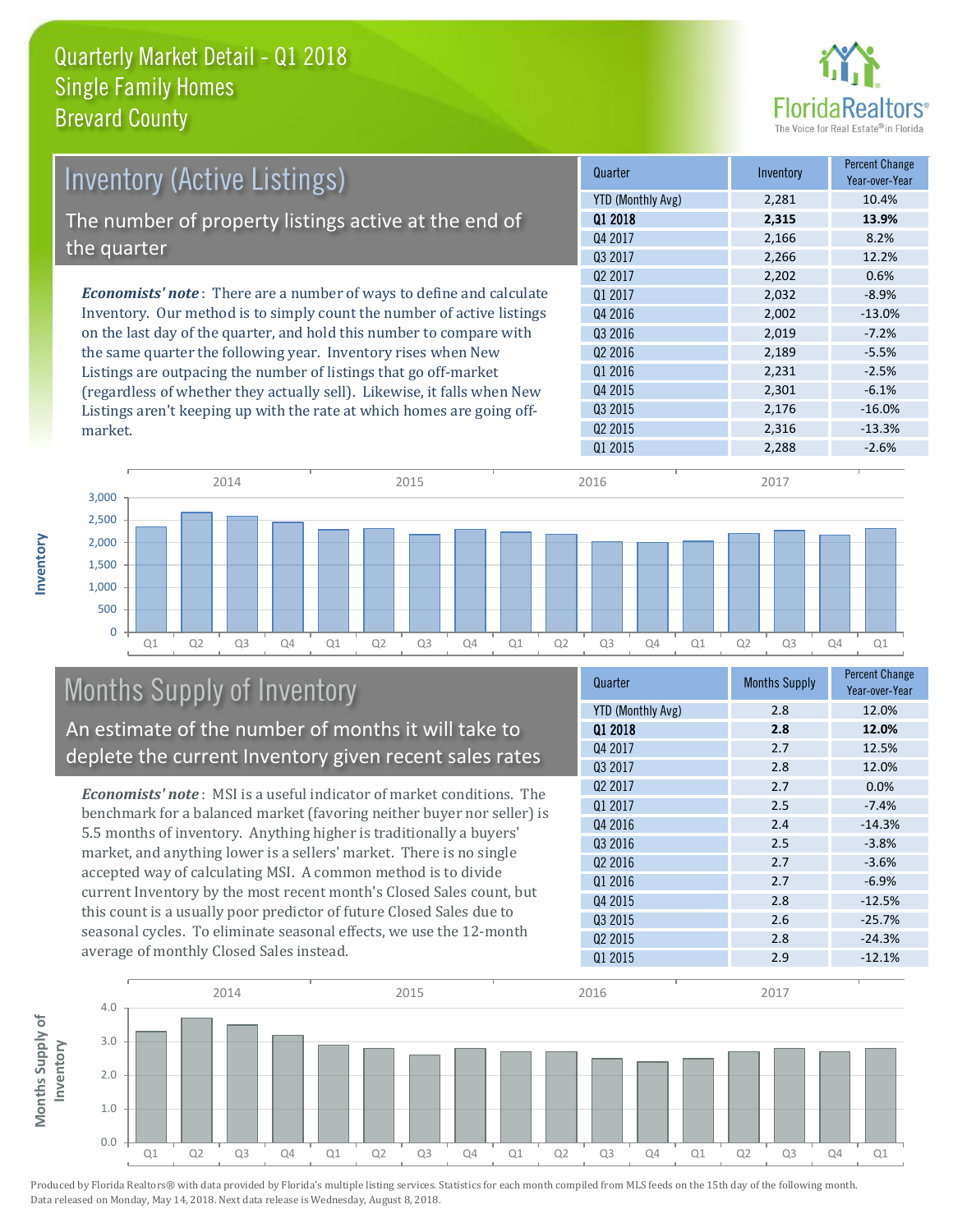

### Closed Sales by Sale Price

The number of sales transactions which closed during the quarter

*Economists' note:* Closed Sales are one of the simplest—yet most important—indicators for the residential real estate market. When comparing Closed Sales across markets of different sizes, we recommend comparing the percent changes in sales rather than the number of sales. Closed Sales (and many other market metrics) are affected by seasonal cycles, so actual trends are more accurately represented by year-over-year changes (i.e. comparing a quarter's sales to the amount of sales in the same quarter in the previous year), rather than changes from one quarter to the next.

| <b>Sale Price</b>     | <b>Closed Sales</b> | <b>Percent Change</b><br>Year-over-Year |
|-----------------------|---------------------|-----------------------------------------|
| Less than \$50,000    | 20                  | $-31.0%$                                |
| $$50,000 - $99,999$   | 79                  | $-42.3%$                                |
| $$100,000 - $149,999$ | 286                 | $-33.9%$                                |
| $$150,000 - $199,999$ | 474                 | $-5.8%$                                 |
| \$200,000 - \$249,999 | 417                 | 28.3%                                   |
| \$250,000 - \$299,999 | 298                 | 24.2%                                   |
| \$300,000 - \$399,999 | 319                 | 18.6%                                   |
| \$400,000 - \$599,999 | 216                 | 49.0%                                   |
| \$600,000 - \$999,999 | 61                  | 8.9%                                    |
| \$1,000,000 or more   | 22                  | 4.8%                                    |



### Median Time to Contract by Sale Price The median number of days between the listing date and contract date for all Closed Sales during the quarter

*Economists' note* : Like Time to Sale, Time to Contract is a measure of the length of the home selling process calculated for sales which closed during the quarter. The difference is that Time to Contract measures the number of days between the initial listing of a property and the signing of the contract which eventually led to the closing of the sale. When the gap between Median Time to Contract and Median Time to Sale grows, it is usually a sign of longer closing times and/or declining numbers of cash sales.

| <b>Sale Price</b>     | Median Time to<br>Contract | <b>Percent Change</b><br>Year-over-Year |
|-----------------------|----------------------------|-----------------------------------------|
| Less than \$50,000    | 18 Days                    | $-48.6%$                                |
| \$50,000 - \$99,999   | 27 Days                    | 22.7%                                   |
| $$100,000 - $149,999$ | 25 Days                    | 4.2%                                    |
| \$150,000 - \$199,999 | 23 Days                    | $-23.3%$                                |
| \$200,000 - \$249,999 | 34 Days                    | 6.3%                                    |
| \$250,000 - \$299,999 | 44 Days                    | $-4.3%$                                 |
| \$300,000 - \$399,999 | 59 Days                    | 43.9%                                   |
| \$400,000 - \$599,999 | 61 Days                    | $-1.6%$                                 |
| \$600,000 - \$999,999 | 61 Days                    | $-45.5%$                                |
| \$1,000,000 or more   | 201 Days                   | 125.8%                                  |

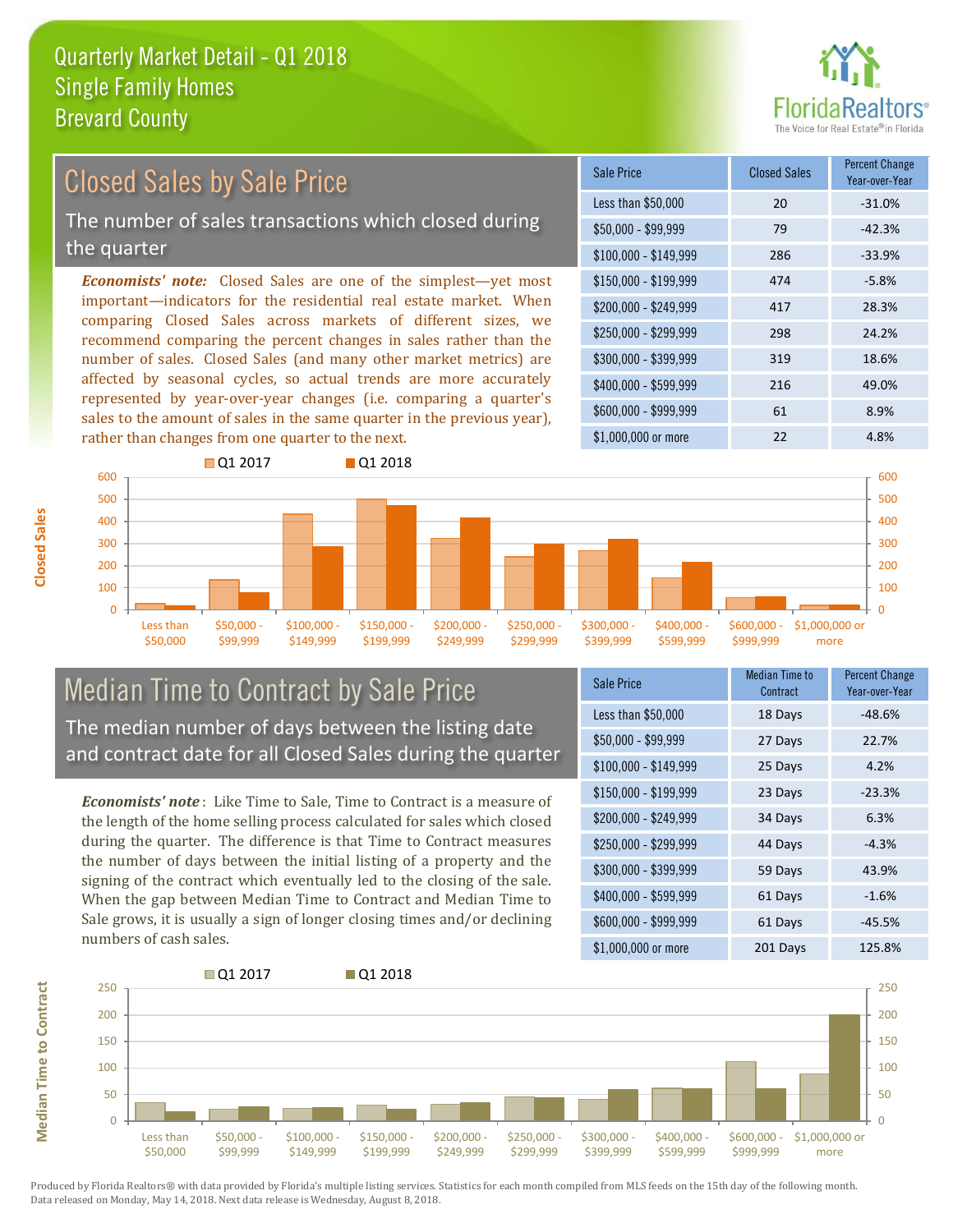

# New Listings by Initial Listing Price

The number of properties put onto the market during the quarter

*Economists' note:* New Listings tend to rise in delayed response to increasing prices, so they are often seen as a lagging indicator of market health. As prices rise, potential sellers raise their estimations of value—and in the most recent cycle, rising prices have freed up many potential sellers who were previously underwater on their mortgages. Note that in our calculations, we take care to not include properties that were recently taken off the market and quickly relisted, since these are not really *new* listings.





### Inventory by Current Listing Price The number of property listings active at the end of the quarter

*Economists' note* : There are a number of ways to define and calculate Inventory. Our method is to simply count the number of active listings on the last day of the quarter, and hold this number to compare with the same quarter the following year. Inventory rises when New Listings are outpacing the number of listings that go off-market (regardless of whether they actually sell). Likewise, it falls when New Listings aren't keeping up with the rate at which homes are going offmarket.

| <b>Current Listing Price</b> | Inventory | Percent Change<br>Year-over-Year |
|------------------------------|-----------|----------------------------------|
| Less than \$50,000           | 5         | $-66.7%$                         |
| $$50,000 - $99,999$          | 33        | $-25.0%$                         |
| $$100,000 - $149,999$        | 158       | $-6.5%$                          |
| $$150,000 - $199,999$        | 364       | 27.3%                            |
| \$200,000 - \$249,999        | 338       | 8.0%                             |
| \$250,000 - \$299,999        | 283       | 26.9%                            |
| \$300,000 - \$399,999        | 402       | 13.9%                            |
| \$400,000 - \$599,999        | 423       | 28.2%                            |
| \$600,000 - \$999,999        | 202       | 5.2%                             |
| \$1,000,000 or more          | 107       | 0.0%                             |



**New Listings**

**Inventory**